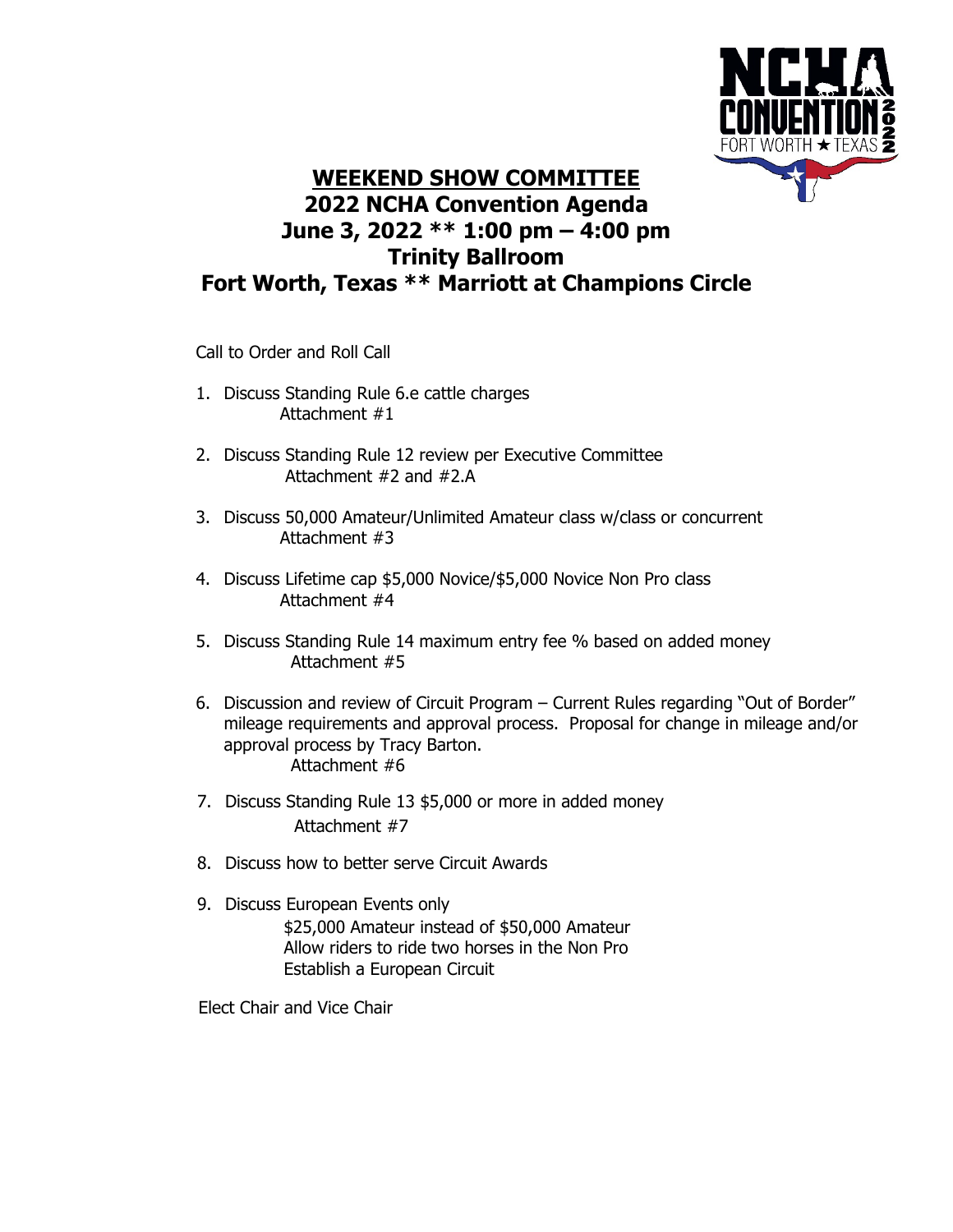

SR 6.e. Under no condition can the cattle charge exceed entry fee unless (in jackpotted classes only) some fresh cattle are provided. However, under special circumstances, a cattle surcharge can be added to the original cattle charge in all classes at week-end shows, if approved in writing in advance of the show by NCHA.

No cattle charge may exceed \$250. However, special consideration may be granted by the Executive Director for shows having \$5,000 or more in added money per division. Any show with more than \$3,000 added must have more than one go round. (NCHA does not consider the Finals a go-round). See exceptions for \$2,000 Limit Rider class.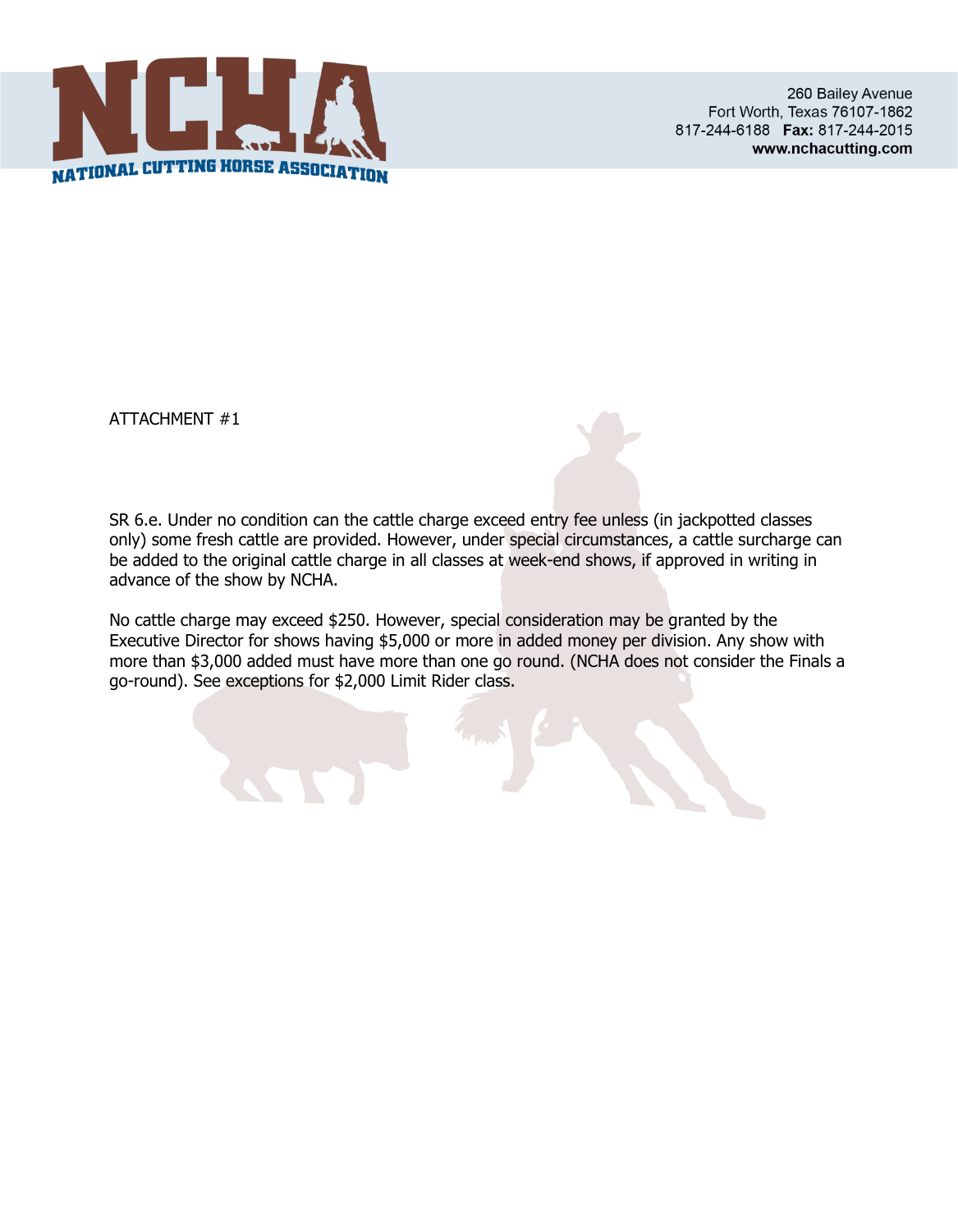

| <b>MEMO</b> | ATTACHMENT #2                                |
|-------------|----------------------------------------------|
| DATE:       | <b>FEBRUARY 28, 2022</b>                     |
| TO:         | WEEKEND SHOW COMMITTEE - NATE MILLER (CHAIR) |
| FROM:       | NCHA EXECUTIVE COMMITTEE                     |
|             | JAY WINBORN, NCHA EXECUTIVE DIRECTOR         |
| RF:         | ITEMS FOR REVIEW AND REPORT                  |

#### **The Executive Committee is issuing a directive to the Weekend Show Committee to review Standing Rule 12 and provide feedback to the EC by end of convention.**

*STANDING RULE 12. Late entries shall not be accepted after one-fourth (1/4) of the horses in the class concerned have worked. Any late entry so accepted must work last in the first available set of cattle after being given fifteen (15) minutes from the time of entry to prepare the horse; provided, however, that when two or more late entries arrive simultaneously, a draw will be held and said entries inserted in the next subsequent groups of cattle with one (1) entry being placed in each group. If the number of late entries exceeds the number of cattle changes, additional late entries will start with the first available group. Requests for exemption to this rule, that will allow an earlier closing deadline for late entries must be made to the NCHA Executive Director or Director of Shows at the time of show application. Example: 1st group late entry A 2nd group—late entry B 3rd group—late entry C a 4th late entry would be added to the first available group. A class with less than three (3) entries competing (trying to complete a 2 1/2-minute work) does not constitute a class and shall be canceled.*

Recommendation was to bring this topic of discussion to the annual convention scheduled for June 3-5, 2022.

After much discussion, the Executive Committee decided to assign directives to the Weekend Show and the Affiliate Officers\_Secretaries Committees for evaluation and report their findings to the Executive Committee by end of convention.

A **MOTION** was made by Ernie Beutenmiller and **SECONDED** by Rock Hedlund that Standing Rule 12 be sent as a directive to the Weekend Show and Affiliate Officers\_Secretaries Committees for review and consideration with the inclusion of some suggestions by staff to alter the verbiage. This topic should be brought to the convention for open discussion and brought back to the EC by the August meeting. **MOTION PASSED.**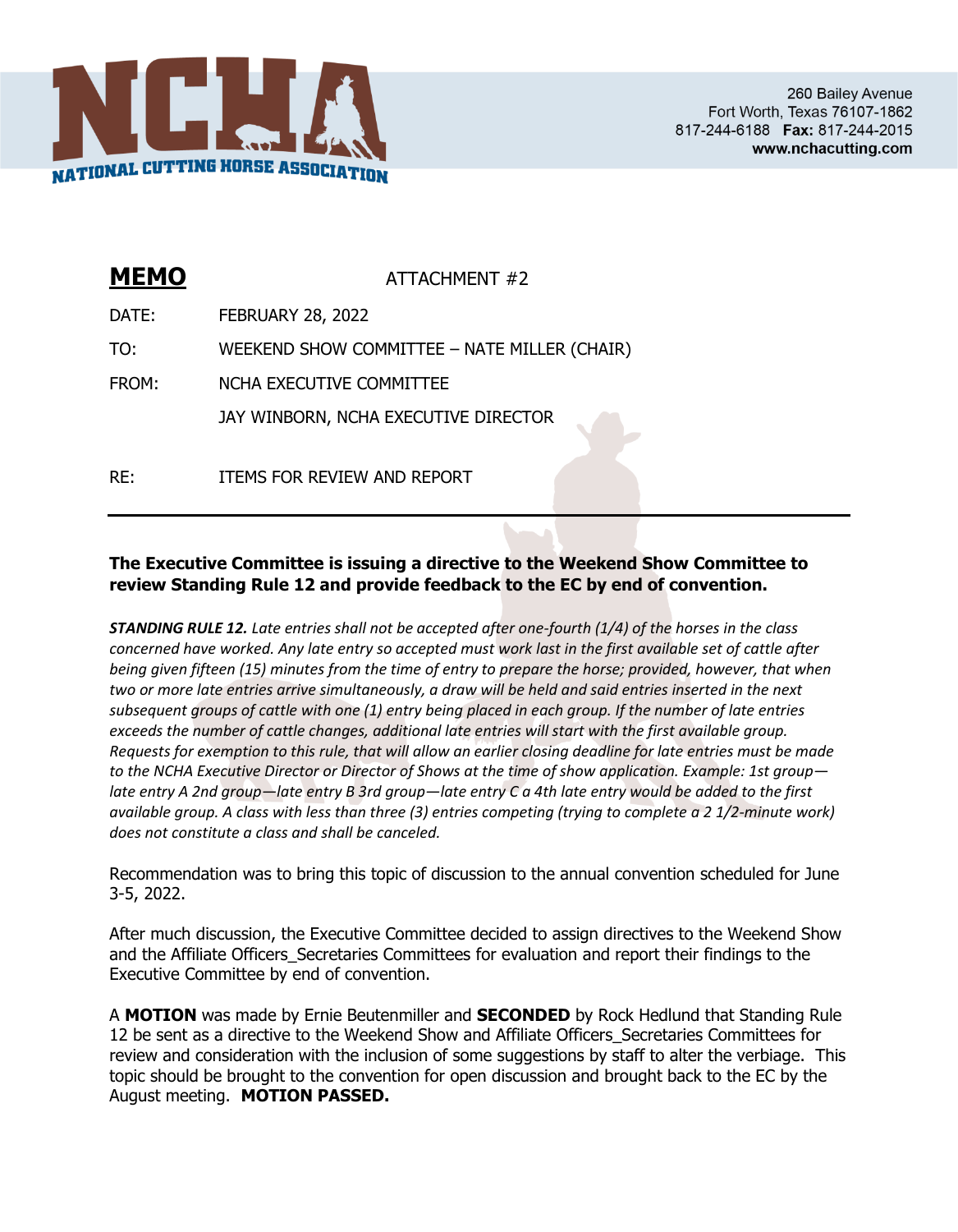

**ATTACHMENT 2.A** 

#### STANDING RULE 12 RECOMMENDATION

At all NCHA approved Weekend Shows and Limited Aged Events (with \$9,999 or less in added money) late entries received after a posted date/time must be accepted until the first horse in the class starts to work.

Any late entry so accepted must work last in the first set of cattle. When two or more late entries arrived simultaneously, a draw will be held by the officiating judge and said entries inserted in the next subsequent groups of cattle with (1) one entry being placed in each group.

If the number of late entries exceeds the number of cattle changes, additional late entries will start with the first group. An additional fee may be charged by show management for late entries. Any show requesting an exemption to this rule must apply on the Weekend/LAE show application and the exemption will be posted on the NCHA website.

 $1<sup>st</sup>$  group – late entry A  $2<sup>nd</sup> group – late entry B$ <br> $3<sup>rd</sup> group – late entry C$ 4<sup>th</sup> group – late entry would be added to the first available group.

FRAIE BEUTENMILLER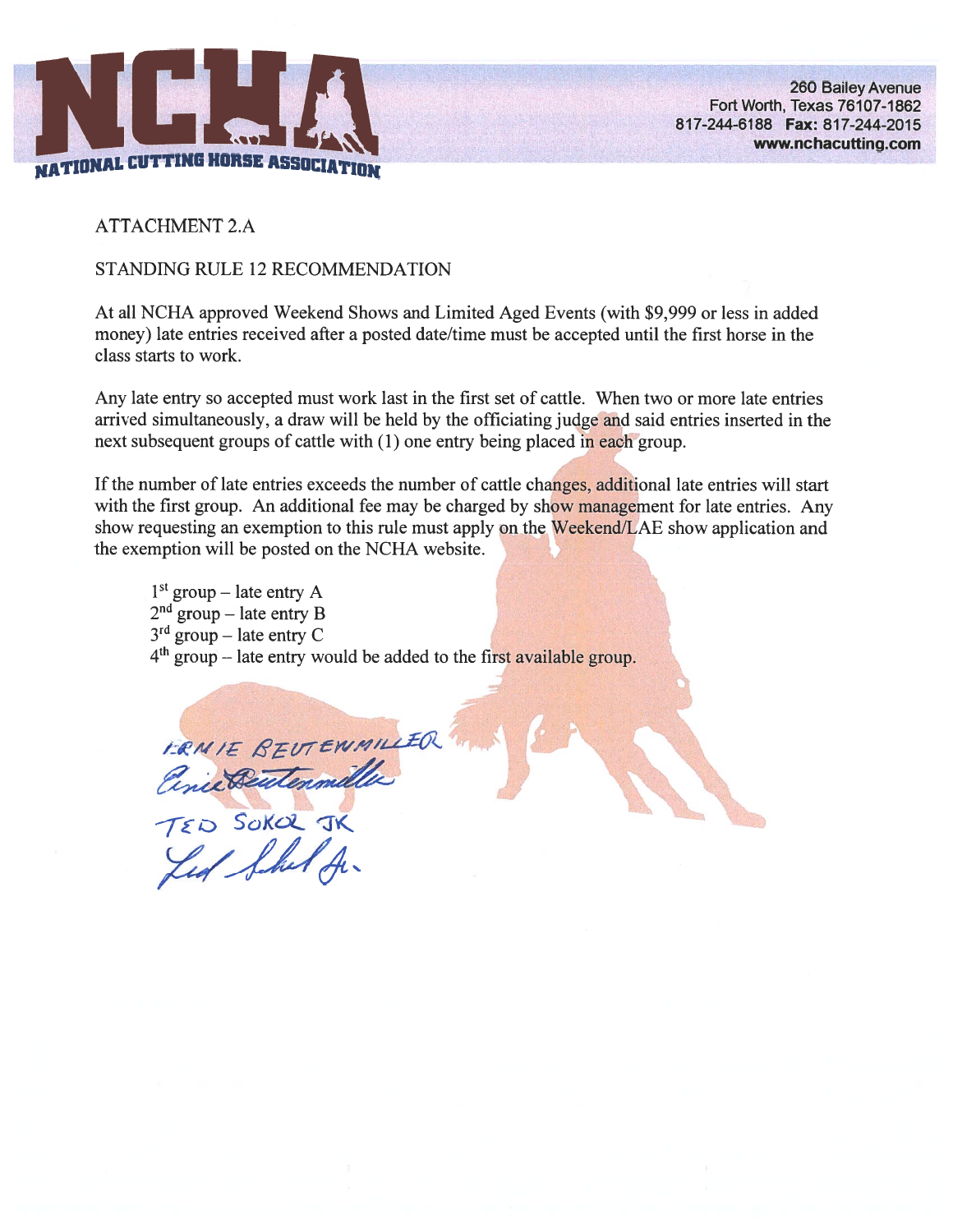

# **A/O 3/31/2022 ATTACHMENT #3**

**Shows Offering Unlimited AM ShowType UnlimitedAmType**

- 
- Championship
- 23 Weekend Championship
- 18 Weekend Championship
- 4 Weekend
- 17 Challenger Weekend Standalone Class 406 Weekend Championship
- 

Class within 50K Concurrent with 50K

Concurrent with NP

Standalone Class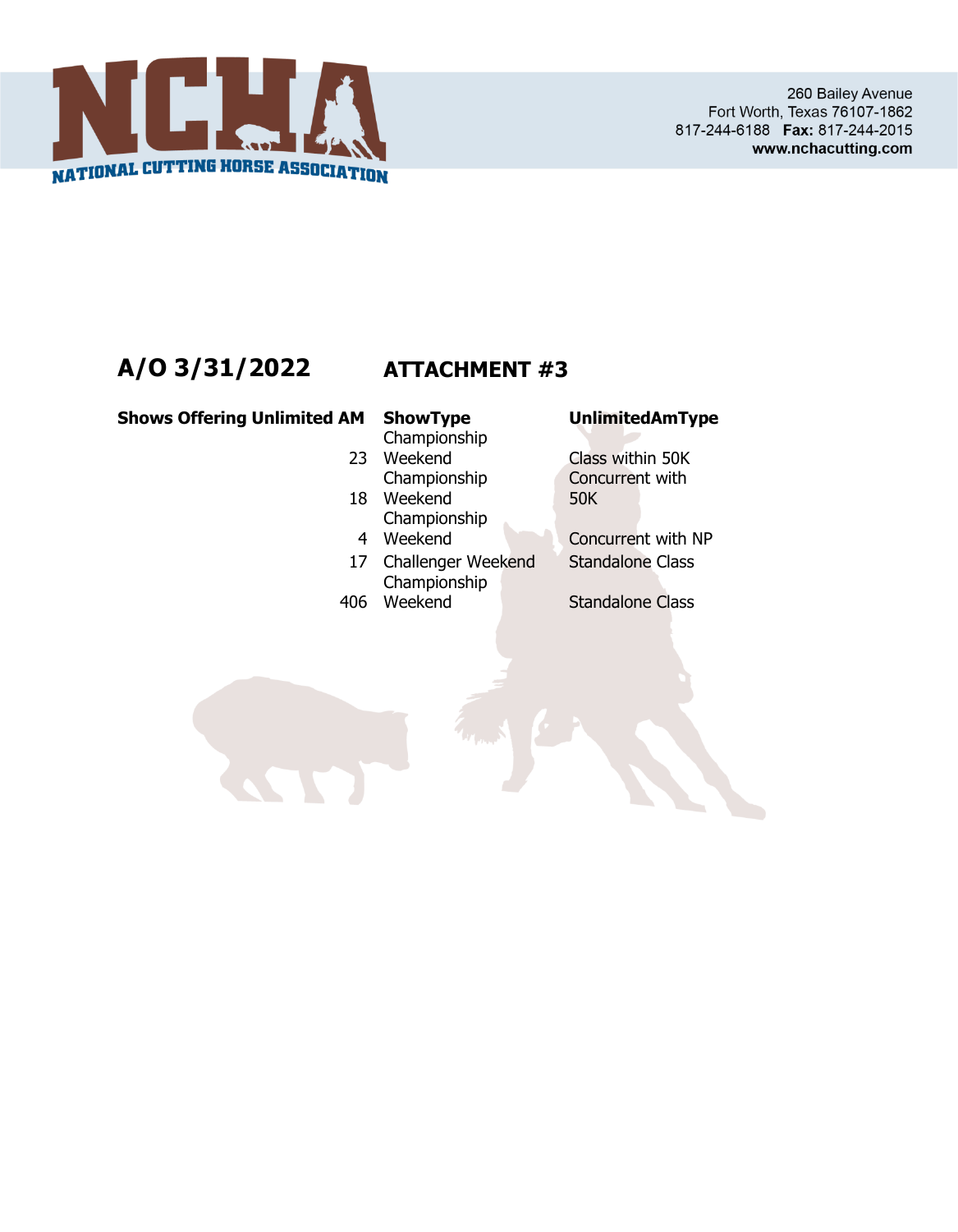

260 Bailey Avenue Fort Worth, Texas 76107-1862 817-244-6188 Fax: 817-244-2015 www.nchacutting.com

## **ATTACHMENT #4**

# OF HORSES THAT TOOK CHECKS

## **YEAR # HORSES #OVER \$50,000**

# **5,000 NOVICE HORSE**

| 2019 | 855  | 50 |
|------|------|----|
| 2020 | 737  | 41 |
| 2021 | 1496 | 60 |

# **5,000 NOVICE NON PRO**

| 2019 | 626  | 40 |
|------|------|----|
| 2020 | 488  | 41 |
| 2021 | 1065 | 65 |
|      |      |    |

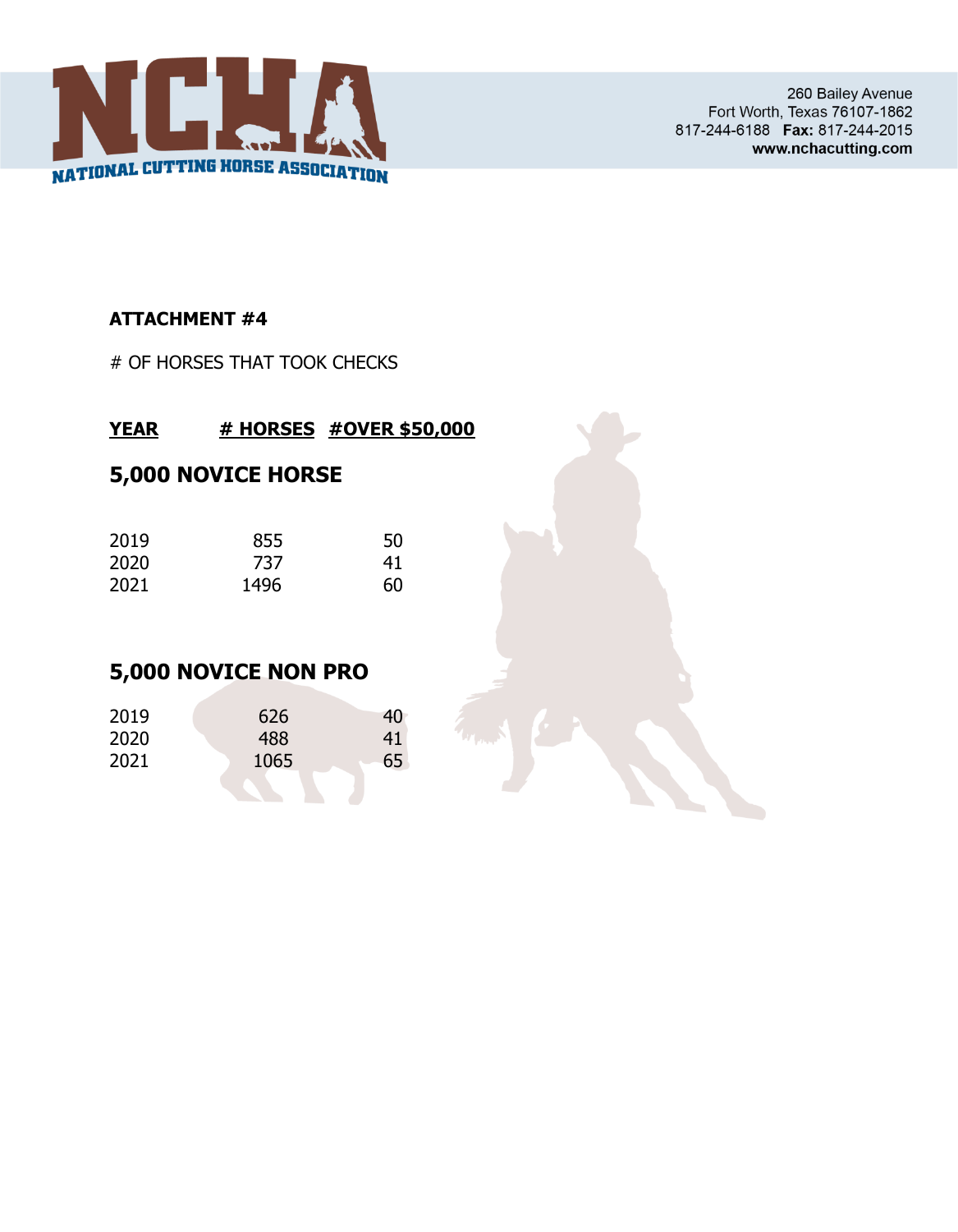

STANDING RULE 14.

No entry fee (jackpot) shall be less than \$10. Except for jackpots, the following entry fee limits shall apply. (Classes with less than \$200 added should charge in accordance with other shows in their circuit.)

|                            | <b>Maximum Entry Fee</b> |
|----------------------------|--------------------------|
| <b>Added Money</b>         | % Based On Added Money   |
|                            |                          |
| $$200 - 300         50.0%$ |                          |
|                            |                          |
| $$501 - 750. 30.0\%$       |                          |
|                            |                          |
|                            |                          |
|                            |                          |
|                            |                          |
|                            |                          |
|                            |                          |
|                            |                          |

PROPOSED CHANGE TO STANDING RULE 14

|                    | Maximum Entry Fee      |
|--------------------|------------------------|
| <b>Added Money</b> | % Based On Added Money |
|                    |                        |

| $$200 - 300         60.0%$ |  |
|----------------------------|--|
| $$301 - 500. 50.0\%$       |  |
|                            |  |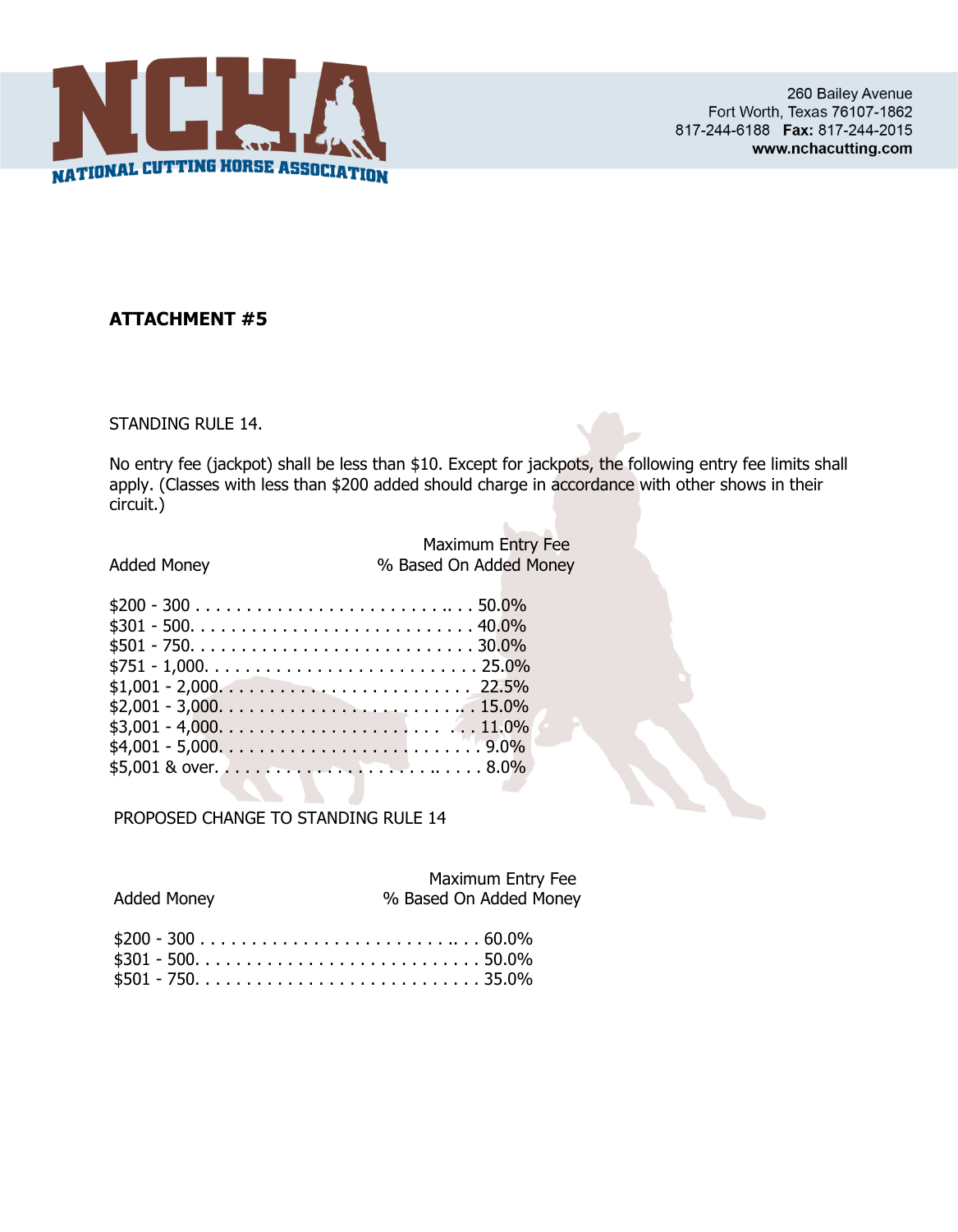

Joint Circuit Approval

a. A weekend show may request joint circuit approval. These events will award circuit points to contestants of those circuits listed in the joint approval.

b. Joint approval of the event will be at the sole discretion of the NCHA Director of Shows based on the completion of all the following criteria.

i. The circuits share a border.

ii. The Show is held within 150 air miles from desired circuit's border.

iii. The application is submitted within the 40-day approval period required for NCHA championship weekend shows.

iv. A letter of consent from impacted affiliate in the secondary circuit is received.

v. Letter of consent from an NCHA Director in the secondary circuit is received.